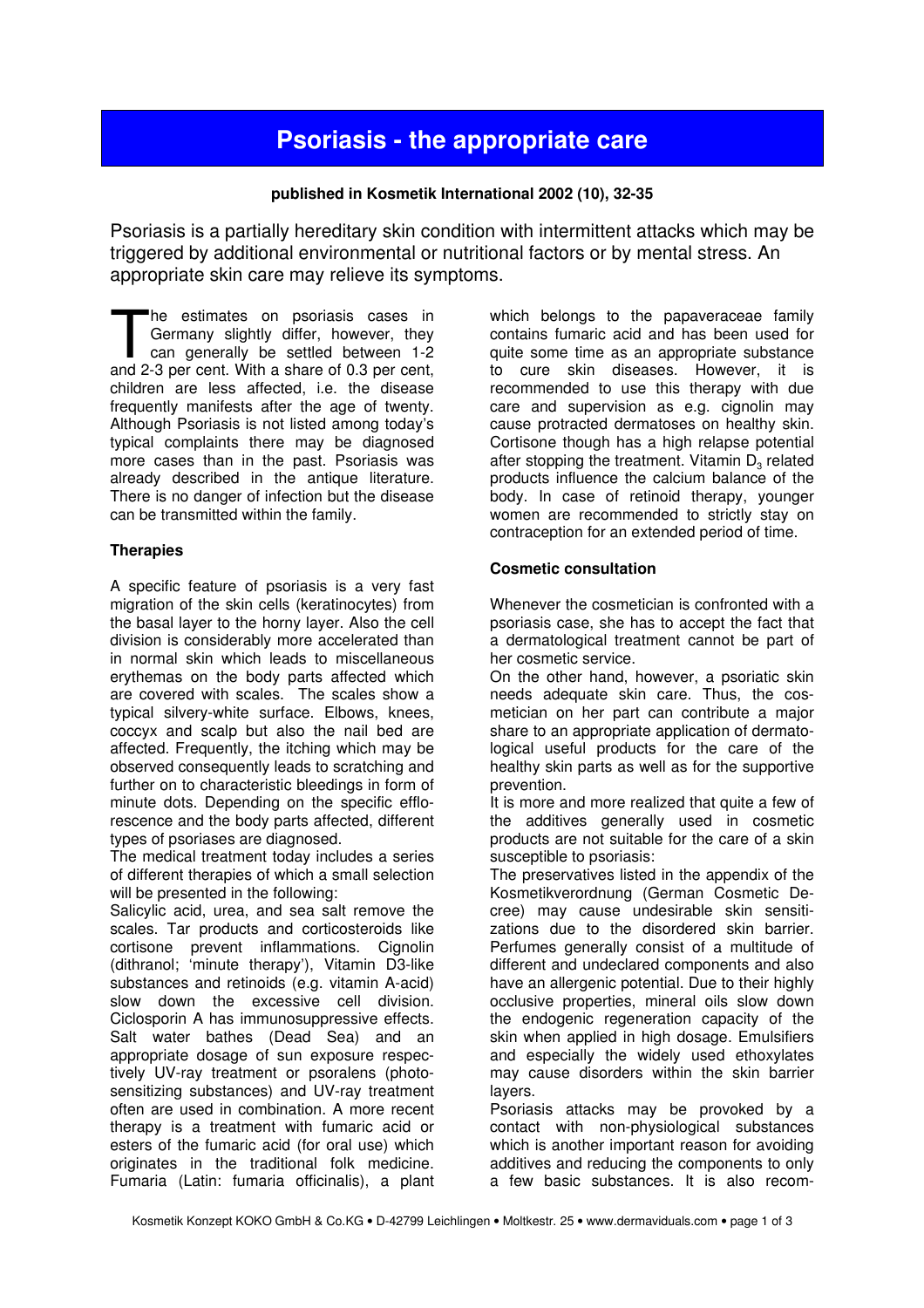mended to pay close attention to the list of ingredients (INCI).

On the other hand, however, also endogenic substances as e.g. dried perspiration may irritate the skin. As a consequence, clothing generally should be light and breathing. Furthermore, any materials which may increase the itching as e.g. wool or impregnated fabrics should be avoided.

### Products for skin care and cleansing

Unnecessary cosmetic products should be avoided in the first place. Regarding skin cleansing, highly degreasing soaps and above all, liquid soaps with surface-active re-fattening agents are definitely not recommended. In exchange for it, irritant-free oil bathes are suggested.

Experience has shown that lotions with liposomal structure containing fumaric acid are a good recommendation.

#### Providing sufficient oil-based nutrients

Regarding the daily skin care special attention has to be paid to supply the skin with a sufficient amount of fatty substances which can either be achieved with pure oil products or emulsions.

However, when using emulsions it should be kept in mind, that emulsifiers may show counterproductive effects just like cleansing products. It is recommended to use creams which contain water and oil and eventually also urea, but only little or better no emulsifiers at all.

DMS creams with basic components are examples for emulsifier-free creams which are meanwhile also used in combination with pharmaceutical active agents for the dermatological treatment.

Their major advantage for the cosmetician is that they provide a smooth transition from the medical therapy by the dermatologist to a cosmetic prevention treatment with both using the same cream base. The objective here is a physiologically adequate skin care.

## Active agents

The following cosmetic active agents may be included in skin care creams:

- olive oil (refattening component)
- jojoba oil (refattening component)
- shea butter (refattening component)
- linolic acid (essential fatty acid)
- phosphatidylcholine (stabilizes the skin barrier on a short-term and long-term

base, component of liposomes, nanoparticles and DMS)

- urea (removes scales, moisturizing, alleviates itchiness)
- D-panthenol (supporting the healing process)
- vitamin A (accelerates the skin regeneration)
- vitamin E (skin care component)
- aloe vera (antimicrobial and moisturizing)
- hamamelis (supporting the healing process, astringent)

There is a broad variety of different causes regarding the genesis of psoriasis and so every single case has to be studied separately concerning the appropriate selection of active agents and their combinations.

Cold showers can be very helpful as they increase the adrenaline production (cortisone, among others).

As climate variations (warm, cool, humid, cold), mycoses and dry skin which supports the penetration of foreign substances belong to the factors provoking psoriasis, special attention has to be paid to an adequate skin care i.e. it has eventually be adapted to changes in temperatures and seasons.

#### Further assistance

Factors provoking the disease are not only affecting over the skin surface but can also be found in medications and food. As a consequence, also this field should be carefully screened from a holistic point of view. And, in this sector, the cosmetician may complement the medical consultation on nutrition with her practical experience. Additionally, she may positively influence the general mood by providing a relaxed and wellbalanced ambience.

## **Camouflage**

Waterproof and highly covering camouflage products offer additional mental assistance for psoriases cases. However, it is recommended to avoid the application on skin areas which show acute inflammatory psoriasis symptoms. Furthermore it should only be used after an appropriate skin care which was adapted to the special type of skin, a fact, that guarantees that the skin care products can be effective and the pigments, dyes and eventually the mineral oil agents included in the camouflage can stay on the skin surface and will not penetrate into the skin. Nevertheless, just as for skin care products, an important criterion for the selection of the appropriate camouflage